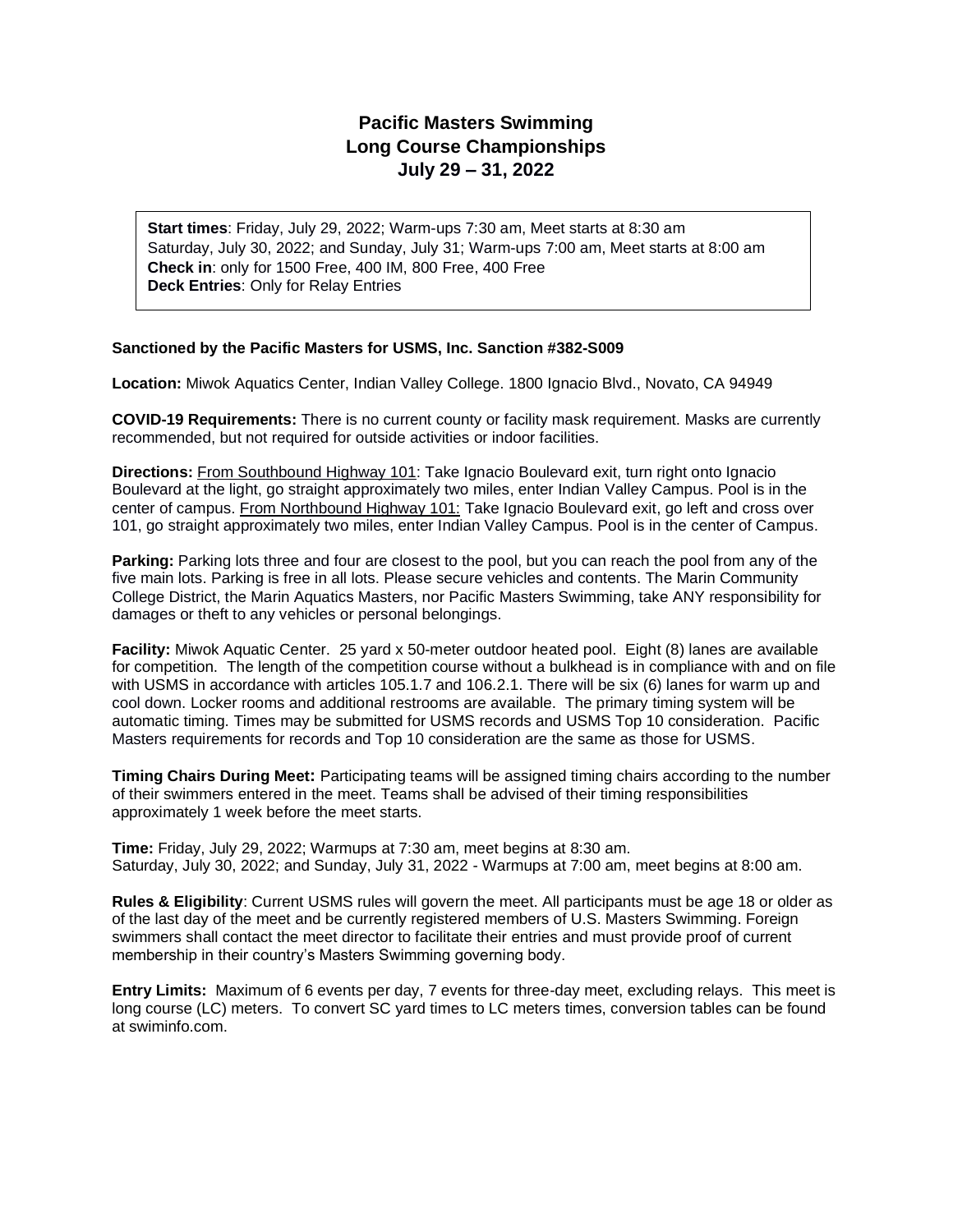#### **Event Caps:**

1500 Free – capped at 9 heats (72 swimmers, men and women together)

800 Free – capped at 6 heats (48 swimmers total, men and women together)

400 Free – capped at 10 heats (80 swimmers, men and women together)

**Online Entries:** Entries may be made at the following website:

[https://www.clubassistant.com/club/meet\\_information.cfm?c=2619&smid=15158](https://www.clubassistant.com/club/meet_information.cfm?c=2619&smid=15158) Individual entries close Wednesday, July 20, 2022 11:59 pm.

Swimmers entering relays only must register online (no charge) between Thursday, July 21 and Sunday, July 24, 2022 11:59 pm.

Relay Teams may be entered online beginning Monday, July 25, 2022 and closing Saturday, July 30, 2022 11:59 pm.

**Note:** No late or individual deck entries will be accepted. Relays may be deck entered. Relay deck entries will close approximately 90 minutes before the estimated start of the specific relay block.

**Entry Fees for Individual Events:** \$22 per one event, \$48 for 2-4 events, and \$55 for 5-7 events. No refunds will be made.

**Mailed Entries**: No paper entries for individual events shall be accepted. If you cannot enter online, please contact Shari Cruse (Meet Director) at (415) 302-4466, swim@marinaquaticmasters.com, before July 18, 2022.

#### **Deck Entries:** Only for relays

**Check In:** This is a partially pre-seeded meet. Swimmers are considered checked-in for all individual events with 200 yards and less. Online check-in on Swimphone.com will be available as follows:

1500 and 400 IM from 6:00pm July 28, 2022 until 5:00 am July 29, 2022 800 from 6 pm July 29, 2022 to 5 am July 30, 2022 400 free from 6 pm July 30, 2022 to 5 am July 31, 2022

In person check-in closing times below:

| Event 1 1500 Free      | $8:00 \text{ am}$ | Friday   |
|------------------------|-------------------|----------|
| Event 3 Women's 400 IM | 11:00 $am$        | Friday   |
| Event 4 Men's 400 IM   | $11:30$ am        | Friday   |
| Event 29 800 Free      | 11:00 am          | Saturday |
| Event 55 400 Free      | $11:00$ am        | Sundav   |

**Note:** Athletes who do not check-in will not be seeded and will not be allowed to compete in that event.

**Seeding:** All events shall be swum fastest to slowest. Because this is a Championship meet, NT (No Time) entries are not allowed. Women and Men will swim together for the 1500 Free Mixed Event (event 1) and 800 Free Mixed Event (event 29), and 400 Free (event 55).

**Relays:** Swimmers may swim in either the gender or mixed relay of a particular type, but not both. Cards must show correct first and last names and correct age for each swimmer. Relay swimmers not participating in individual events must enter online (no charge). Teams are encouraged to enter relays online and Teams may pay relay fees online as well. Online Relay entry instructions will be sent to the coaches in a separate email. Coaches may contact the meet director for additional assistance if necessary.

**Relay Entry Fees:** Relay entry fees are \$10.00 per entered relay. Relay entries are required 90 minutes prior to relay events being swum.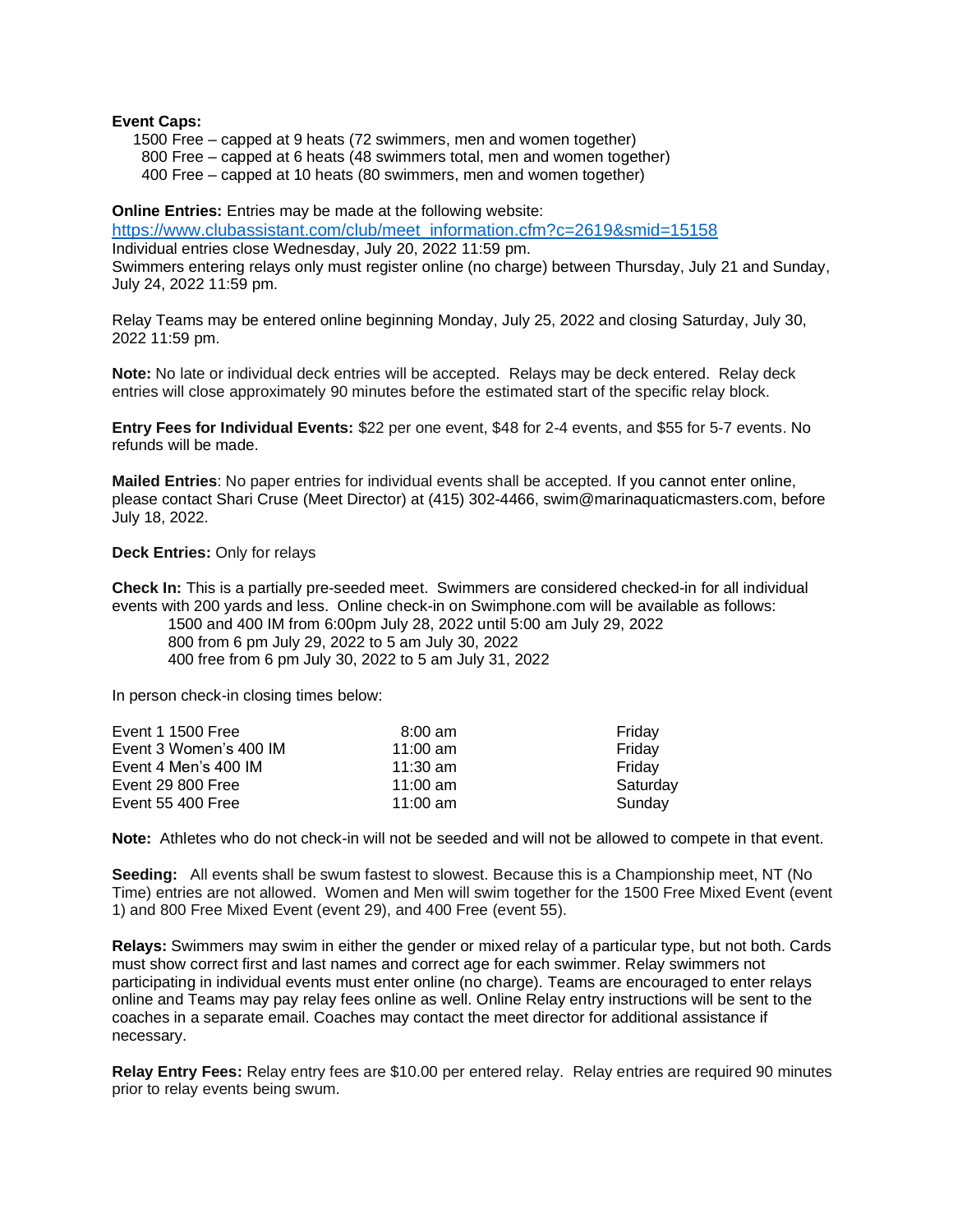**Scoring:** Individual Events: 21-19-18-17-16-15-14-13-12-11-10-9-8-7-6-5-4-3-2-1 and double for relays for each age group.

### Note: **Only 2 relays per club may score per age group of a relay.**

**Awards:** Ribbons will be presented to first through eighth place. High point awards for each gender and age group. Team awards will be given for the top three teams in large, medium, and small groups.

**Psych Sheet and Program:** Emailed to all participants prior to start of meet.

**Hospitality:** A continental breakfast and lunch will be provided for all working officials at the meet.

**Snack bar:** Healthy food and beverage options available.

**Meet Director:** Shari Cruse [swim@marinaquaticmasters.com](mailto:swim@marinaquaticmasters.com) (415) 302-4466

**Meet Referee:** John King

#### **Hotels:**

[Courtyard by Marriott:](https://www.marriott.com/search/findHotels.mi?scid=6120d3cf-0507-4999-b888-0739f4388b91&gclid=CjwKCAjwy_aUBhACEiwA2IHHQHkl2A25uk-5U-enQo47ZkSztP11x1ZAxfQt5v8plbSTpHzlkP53dRoCZ70QAvD_BwE&gclsrc=aw.ds) 1400 Hamilton Parkway, Novato.

[Best Western Plus Novato Oaks Inn:](https://www.bestwestern.com/en_US/book/hotels-in-novato/best-western-plus-novato-oaks-inn/propertyCode.05548.html) 215 Alameda del Prado, Novato

[Four Points by Sheraton:](https://www.marriott.com/hotels/travel/sfofr-four-points-san-rafael-marin-county/) 1010 Northgate Drive, San Rafael.

**Restrictions:** Smoking and the use of other tobacco products is prohibited on the pool deck, in the locker rooms, in spectator seating, on standing areas, parking lots, and in all areas used by athletes, during the meet and during warm-up periods.

Sale and use of alcoholic beverages is prohibited in all areas of the meet venue.

No glass containers are allowed in the meet venue.

No propane heater is permitted except for snack bar/meet operations.

All shelters must be properly secured. Please do not use stakes in the landscaping due to irrigation system.

Destructive devices, to include but not limited to, explosive devices and equipment, firearms (open or concealed), blades, knives, mace, stun guns and blunt objects are strictly prohibited in the swimming facility and its surrounding areas. If observed, the Meet Referee or his/her designee may ask that these devices be stored safely away from the public or removed from the facility. Noncompliance may result in the reporting to law enforcement authorities and ejection from the facility. Law enforcement officers (LEO) are exempt per applicable laws.

Operation of a drone, or any other flying apparatus, is prohibited over the venue (pools, athlete/coach areas, spectator areas and open ceiling locker rooms) any time athletes, coaches, officials and/or spectators are present.

Animals with the exclusion of Registered Service Animals are NOT permitted on the pool deck at any time. If you have a Registered Service Animal, please check in with the Meet Director upon entry of the facility.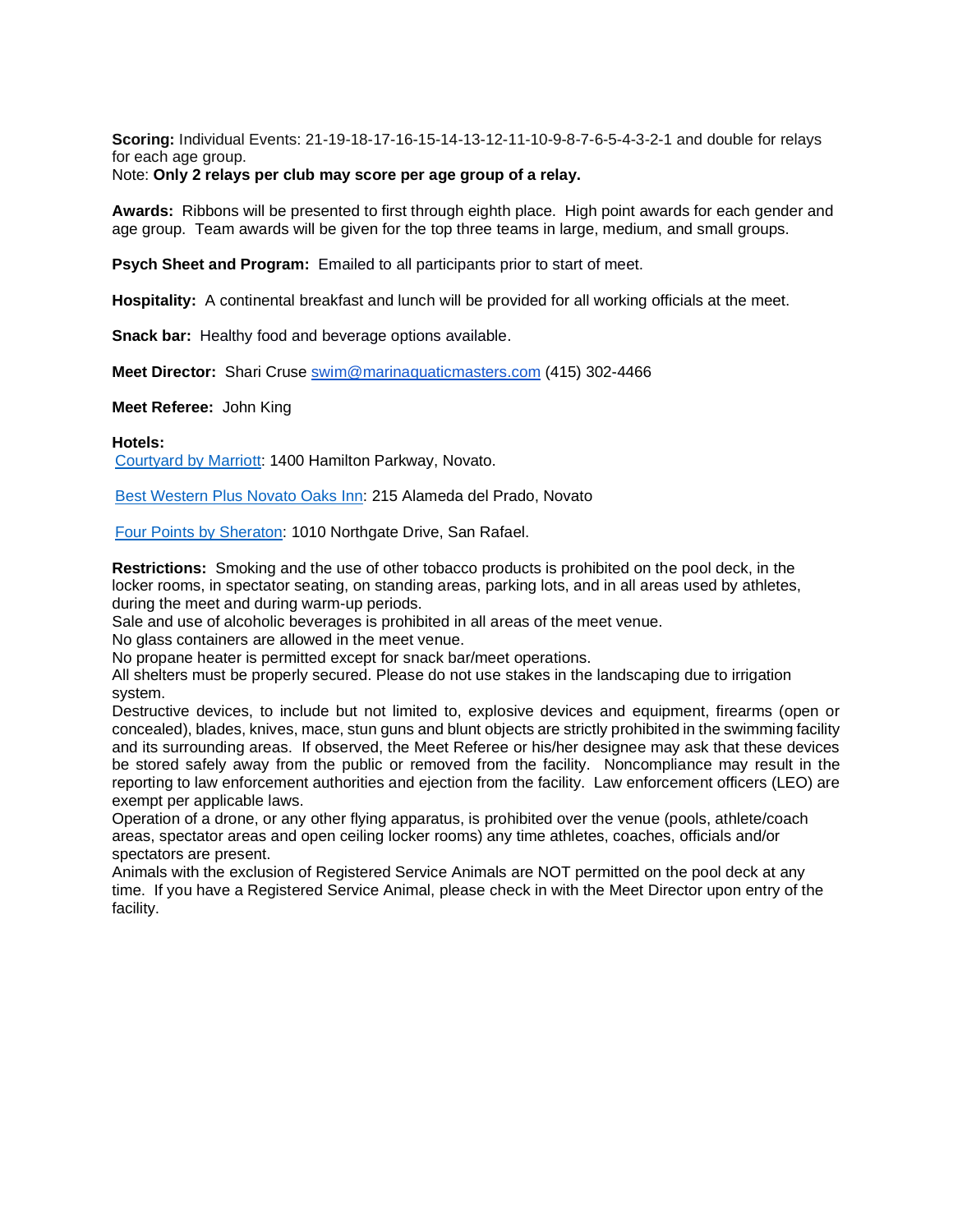**Events:** Women's events are numbered (Odd) and Men's events are numbered (Even). The 1500, 800 and 400 free events will be combined women and men (mixed). The women's 100 Free will be swum on Saturday (event 9); the men's 100 Free will be swum on Sunday (event 50) to balance the timeline.

## **Friday, July 29, 2022 Session 1**

Warmups start at 7:30am Meet Session begins at 8:30 am

| <b>Event Number</b> | Gender(s) | <b>Stroke</b>    |
|---------------------|-----------|------------------|
|                     | Mixed     | <b>1500 Free</b> |
|                     | Women     | 400 IM           |
|                     | Men       | 400 IM           |
| 5                   | Women     | 800 Free Relay   |
|                     | Mixed     | 800 Free Relay   |
|                     | Men       | 800 Free Relay   |

*\* Event 7 is a Mixed Gender Event. Event 1 shall be swum combined women and men.*

# **Saturday July 30, 2022 Session 2**

Warmups start at 7:00 am Meet Session begins at 8:00 am

| <b>Event Women's</b> | <b>Stroke</b>        | <b>Event Men's</b> | <b>Stroke</b>    |
|----------------------|----------------------|--------------------|------------------|
| 9                    | 100 Free             | (Sunday)           |                  |
| 11                   | 50 Back              | 12                 | 50 Back          |
| 13                   | <b>100 Fly</b>       | 14                 | <b>100 Fly</b>   |
| 15                   | 400 Free Relay       |                    |                  |
| 17                   | Mixed 400 Free Relay | 18                 | 400 Free Relay   |
| 19                   | 200 back             | 20                 | 200 Back         |
| 21                   | 100 Breast           | 22                 | 100 Breast       |
| 23                   | 50 Free              | 24                 | 50 Free          |
| 25                   | 200 Medley Relay     |                    |                  |
| 27                   | Mixed 200 Medley     | 28                 | 200 Medley Relay |
|                      | Relay                |                    |                  |
| 29                   | Mixed 800 Free       |                    |                  |

*\*Events 17, 27 are Mixed Gender Events. Event 29 shall be swum combined women and men.* 

# **Sunday July 31, 2022 Session 3**

Warmups start at 7:00 am Meet Session begins at 8:00 am